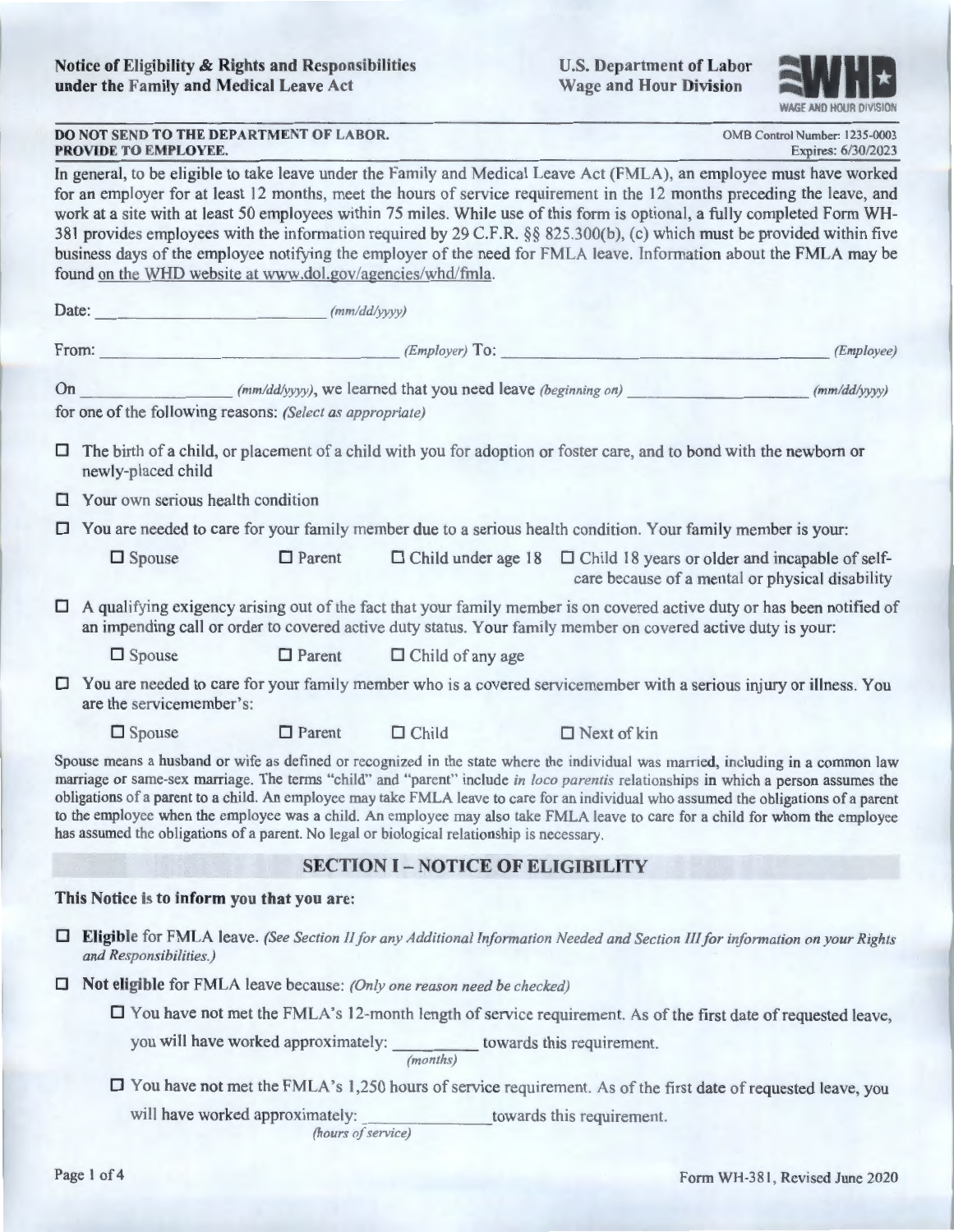- $\Box$  You are an airline flight crew employee and you have not met the special hours of service eligibility requirements for airline flight crew employees as of the first date of requested leave (i.e., worked or been paid for at least 60% of your applicable monthly guarantee, and worked or been paid for at least 504 duty hours.)
- $\Box$  You do not work at and/or report to a site with 50 or more employees within 75-miles as of the date of your request.

If you have any questions, please contact:  $\qquad \qquad$  *(Name of employer representative) at \_\_\_\_\_\_\_\_\_\_\_\_\_\_\_\_\_\_\_\_\_ \_ \_\_\_\_\_\_\_\_\_\_\_\_\_\_\_\_ (Contact information).* 

#### **SECTION** II - **ADDITIONAL INFORMATION NEEDED**

As explained in Section I, you meet the eligibility requirements for taking FMLA leave. Please review the information below to determine if additional information is needed in order for us to determine whether your absence qualifies as FMLA leave. Once we obtain any additional information specified below we will inform you, **within 5 business days,** whether your leave will be designated as FMLA leave and count towards the FMLA leave you have available. **If complete and sufficient information is not provided in a timely manner, your leave may be denied.** 

*(Select as appropriate)* 

D No additional information requested. If no additional information requested, go to Section III.

 $\Box$  We request that the leave be supported by a certification, as identified below.

- 
- **C** Qualifying Exigency
- Health Care Provider for the Employee Health Care Provider for the Employee's Family Member
	- **Cl** Serious Illness or Injury *(Military Caregiver Leave)*

Selected certification form is  $\Box$  attached /  $\Box$  not attached.

If requested, medical certification must be returned by *(mm/dd/yyyy) (Must allow at least 15 calendar days from the date the employer requested the employee to provide certification, unless it is not feasible despite the employee's diligent, good faith efforts.)* 

- $\Box$  We request that you provide reasonable documentation or a statement to establish the relationship between you and your family member, including *in loco parentis* relationships (as explained on page one). The information requested must be returned to us by *(mm/dd/yyyy)*. You may choose to provide a simple statement of the relationship or provide documentation such as a child's birth certificate, a court document, or documents regarding foster care or adoption-related activities. Official documents submitted for this purpose will be returned to you after examination.
- $\Box$  Other information needed *(e.g. documentation for military family leave):*

The information requested must be returned to us by  $(mm/dd/vvv)$ .

If you have any questions, please contact: \_ \_ \_\_\_\_\_\_\_\_\_\_\_\_\_\_ \_\_\_ *(Name of employer representative)* 

# at \_\_\_\_\_\_\_\_\_\_\_\_\_\_\_\_\_\_\_\_\_\_ \_\_\_\_\_\_\_\_\_\_\_\_\_\_\_\_\_ *(Contact information).*

# **SECTION** III - **NOTICE OF RIGHTS AND RESPONSIBILITIES**

#### **Part A: FMLA Leave Entitlement**

You have a right under the FMLA to take unpaid, job-protected FMLA leave in a 12-month period for certain family and medical reasons, including up to **12 weeks** of unpaid leave in a 12-month period for the birth of a child or placement of a child for adoption or foster care, for leave related to your own or a fami ly member's serious health condition, or for certain qualifying exigencies related to the deployment of a mil itary member to covered active duty. You also have a right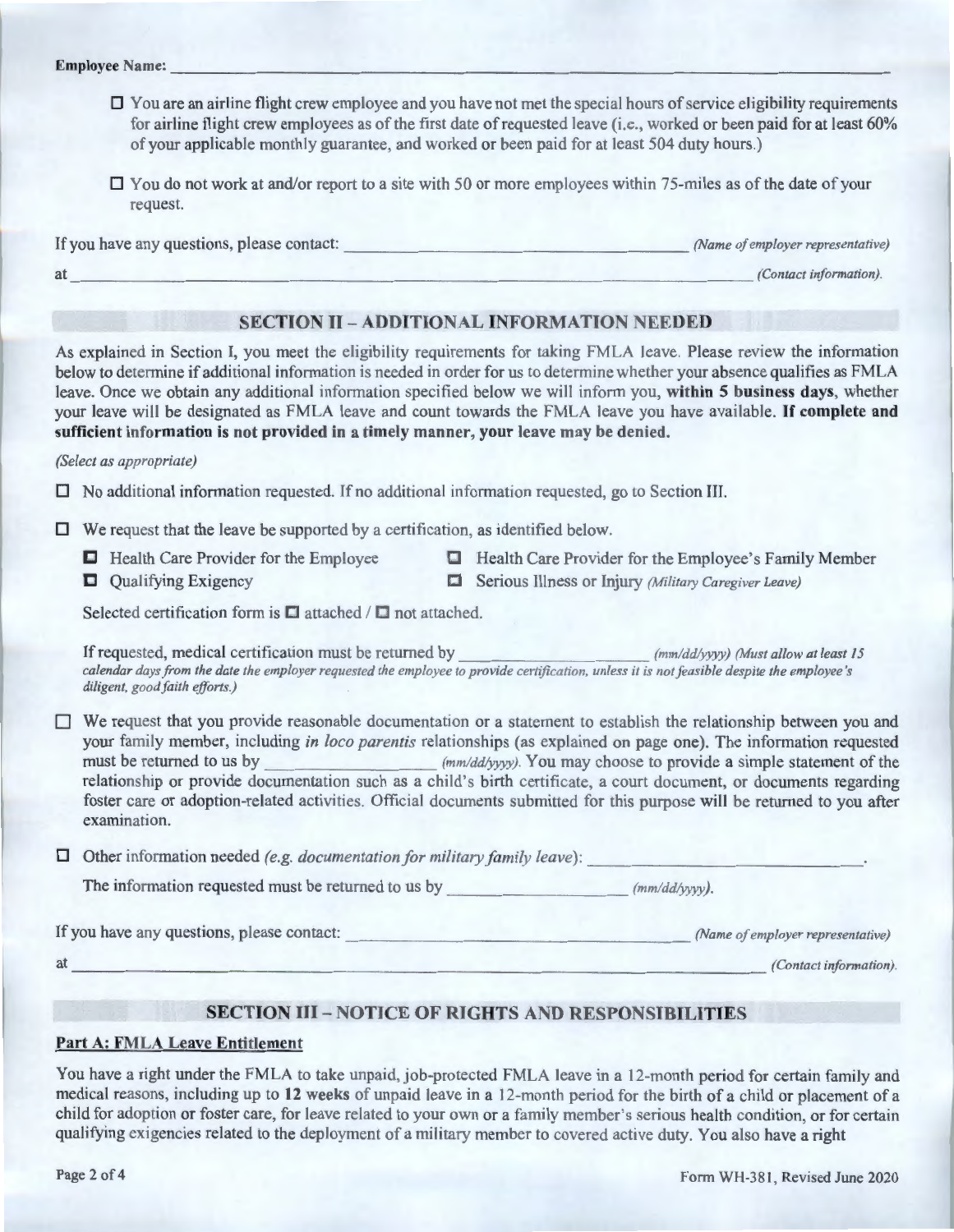# **Employee ame:** ---------------------------------------

under the FMLA to take up to **26 weeks** of unpaid, job-protected FMLA leave in a single 12-month period to care for a covered servicemember with a serious injury or illness *(Military Caregiver Leave)*.

The 12-month period for FMLA leave is calculated as: *(Select as appropriate)* 

- $\Box$  The calendar year (January 1<sup>st</sup> December 31<sup>st</sup>)
- 

D A fixed leave year based on---------------------------- *(e.g., a fiscal year beginning on July I and ending on June 30)* 

- D The 12-month period measured forward from the date of your first FMLA leave usage.
- D A "rolling" 12-month period measured backward from the date of any FMLA leave usage. *(Each time an employee takes FMLA leave, the remaining leave* is *the balance of the 12 weeks not used during the 12 months immediately before the FMLA leave is to start.)*

If applicable, the single 12-month period for *Military Caregiver Leave* started on  $\frac{(mm/dd/yyyy)}{mmdd/yyyy)}$ .

*You*  $\Box$  *are*  $\Box$  *are not) considered a key employee* as defined under the FMLA. Your FMLA leave cannot be denied for this reason; however, we may not restore you to employment following FMLA leave if such restoration will cause substantial and grievous economic injury to us.

We ( $\Box$  have /  $\Box$  have not) determined that restoring you to employment at the conclusion of FMLA leave will cause substantial and grievous economic harm to us. Additional information will be provided separately concerning your status as key employee and restoration.

## Part B: Substitution of Paid Leave - When Paid Leave is Used at the Same Time as FMLA Leave

You have a right under the FMLA to request that your accrued paid leave be substituted for your FMLA leave. This means that you can request that your accrued paid leave run concurrently with some or all of your unpaid FMLA leave, provided you meet any applicable requirements of our leave policy. Concurrent leave use means the absence will count against both the designated paid leave and unpaid FMLA leave at the same time. If you do not meet the requirements for taking paid leave, you remain entitled to take available unpaid FMLA leave in the applicable 12-month period. Even if you do not request it, the FMLA allows us to require you to use your available sick, vacation, or other paid leave during your FMLA absence.

## *(Check all that apply)*

- D **Some or all of your FMLA leave will not be paid.** Any unpaid FMLA leave taken will be designated as FMLA leave and counted against the amount of FMLA leave you have available to use in the applicable 12-month period.
- $\Box$  You have requested to use some or all of your available paid leave  $(e.g., sick, vacation, PTO)$  during your FMLA leave. Any paid leave taken for this reason will also be designated as FMLA leave and counted against the amount of FMLA leave you have available to use in the applicable 12-month period.
- $\Box$  We are requiring you to use some or all of your available paid leave (e.g., sick, vacation, PTO) during your FMLA leave. Any paid leave taken for this reason will also be designated as FMLA leave and counted against the amount of FMLA leave you have available to use in the applicable 12-month period.
- $\Box$  Other: (e.g., short- or long-term disability, workers' compensation, state medical leave law, etc.) Any time taken for this reason will also be designated as FMLA leave and counted against the amount of FMLA leave you have available to use in the applicable 12-month period.

The applicable conditions for use of paid leave include:

For more information about conditions applicable to sick/vacation/other paid leave usage please refer to \_\_\_\_\_\_\_\_ available at: